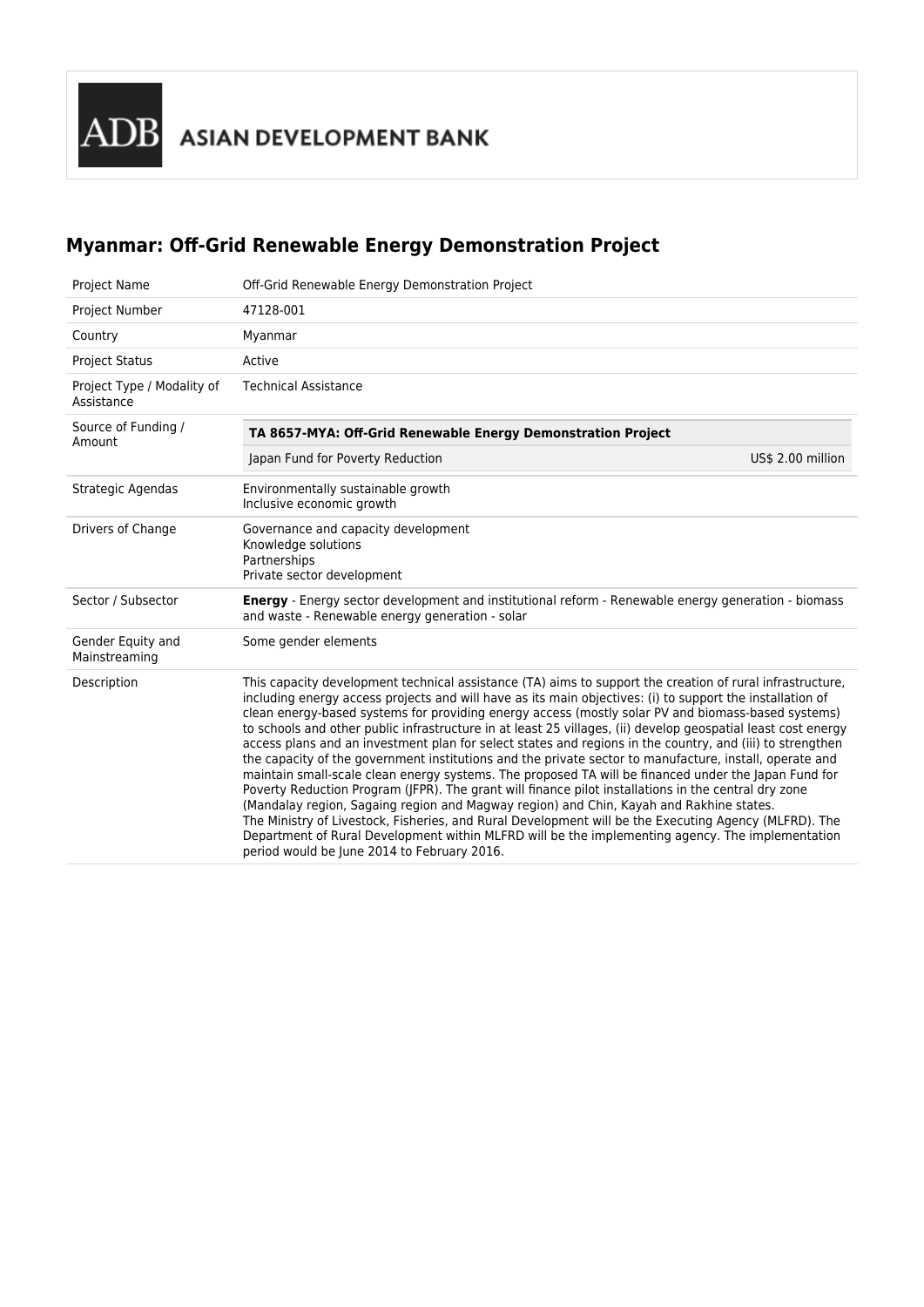Project Rationale and Linkage to Country/Regional Strategy

Myanmar is one of the poorest countries in the world with a gross domestic project (GDP) per capita of \$857, a Human Development Index (HDI) rank of 149 out of 187 countries, and 26% of its population living in poverty in 2010. The Asian Development Bank (ADB), like most other international development institutions, has not extended a loan or technical assistance to Myanmar since 1988. In response to the ongoing major reforms by the Government of Myanmar towards a democratic system and market-based economy, in early 2012, ADB adopted a phased approach to re-engagement with Myanmar. According to the International Energy Agency (IEA), Myanmar is an extreme example of energy poverty. Myanmar's average electrification rate was about 28% in 2012. Yangon City has the highest electrification rate (72%), followed by Nay Pyi Taw (65%), Kayar (42%), and Mandalay (35%). Rural areas are poorly electrified, with an average rural electrification rate of 16%. Even though electricity consumption in Myanmar has doubled in the last 10 years, in 2012, national average per capita consumption of electricity, at about 140 kilowatt-hour (kWh) per annum, is the lowest among the 10 Association of Southeast Asian Nations (ASEAN) countries and among the lowest in Asia. This low national average per capita consumption of electricity is due to low electrification rates, low industrial development and lack of investment. Lack of electricity impedes economic development and achievement of the United Nations Millennium Development Goals (MDGs). As per data from IEA , Myanmar's primary energy supply sources are coal, oil, natural gas, hydropower, and biomass. Myanmar's primary energy supply source was biomass, followed by natural gas and oil. Coal and hydropower accounted for only small shares (0.9% and 2.4%, respectively) of total energy supply, although they are the main sources of power generation. These shares are changing, with hydropower production growing at a rate of 9.2% per annum. Investment in coal-powered plants, gas fields, and oil and gas pipelines is also increasing rapidly. Total installed power generation capacity in Myanmar in 2011 was 3,361 megawatts (MW), consisting of 2,520 MW (75%) of hydropower capacity, 715 MW (21%) of gas-fired capacity, and 120 MW (4%) of coal-fired capacity. Although the installed capacity exceeds the 2011 peak load of 1,533 MW, the available capacity is low. Particularly, during the dry season, hydropower plants cannot generate at full capacity due to low water flows. Hence, Myanmar's power grid is unreliable during the dry season. Approximately two-thirds of primary energy in Myanmar is supplied by biomass (firewood, charcoal, agriculture residue, and animal waste). Firewood, used in both urban and rural areas, accounts for more than 90% of biomass-sourced energy, most of which is harvested from natural forests. Charcoal, which accounts for 4%\_6% of total firewood consumption, is mainly used in urban areas. Due to high dependence on burning solid biomass fuels for energy in poorly ventilated dwellings causing indoor air pollution, Myanmar experiences high incidence of acute respiratory diseases and high mortality/morbidity rates. Nearly 91% of households collect firewood, 85% of households cook on open fires and only 12% of households own fuel efficient stoves. Hence, despite being home to Asia's most extensive tropical forest ecosystems, Myanmar's forests are considered to be under major threat from a combination of commercial logging and gathering of firewood. Link to Country Partnership Strategy: This TA addresses key medium-term goals of ADB elaborated in the interim CPS 2012\_-2014 for Myanmar, namely (i) to assist the government in promoting sustainable and inclusive economic development and job creation in support of poverty reduction, (ii) enhancing connectivity\_domestic and regional, rural and urban through both hard and soft infrastructure, and (iii) help accelerate economic growth, create income opportunities, and bridge rural\_urban gaps. The TA also addresses ADB''s three priority areas in the interim strategy period: (i) building human and institutional capacity in ADB''s areas of focus and to help lay the foundation for medium-term engagement and effective development processes; (ii) creating access and connectivity for rural livelihoods and infrastructure development by promoting basic social services, improving rural infrastructure to boost farm productivity and incomes, lowering transaction costs, enhancing opportunities for domestic and cross-border trade and investment, and (iii) improving access to reliable and sustainable utility services.

Impact Increased access to energy in rural Myanmar from renewable energy sources

#### **Project Outcome**

| Improved capacity and commitment within MLFRD and the governments of select regions and<br>Description of Outcome<br>states to design and manage rural energy access programs using renewable energy resources |                                                                                                                                                                                                                                                                                                                                                 |  |  |
|----------------------------------------------------------------------------------------------------------------------------------------------------------------------------------------------------------------|-------------------------------------------------------------------------------------------------------------------------------------------------------------------------------------------------------------------------------------------------------------------------------------------------------------------------------------------------|--|--|
| Progress Toward Outcome                                                                                                                                                                                        |                                                                                                                                                                                                                                                                                                                                                 |  |  |
| <b>Implementation Progress</b>                                                                                                                                                                                 |                                                                                                                                                                                                                                                                                                                                                 |  |  |
| Description of Project Outputs                                                                                                                                                                                 | 1. Renewable energy systems designed and installed in 25 villages to power community<br>infrastructure and households.<br>2. Geospatial least-cost energy access and investment plans for select regions and states of the<br>country developed.<br>3. Skills and abilities of staff in government entities and the private sector strengthened |  |  |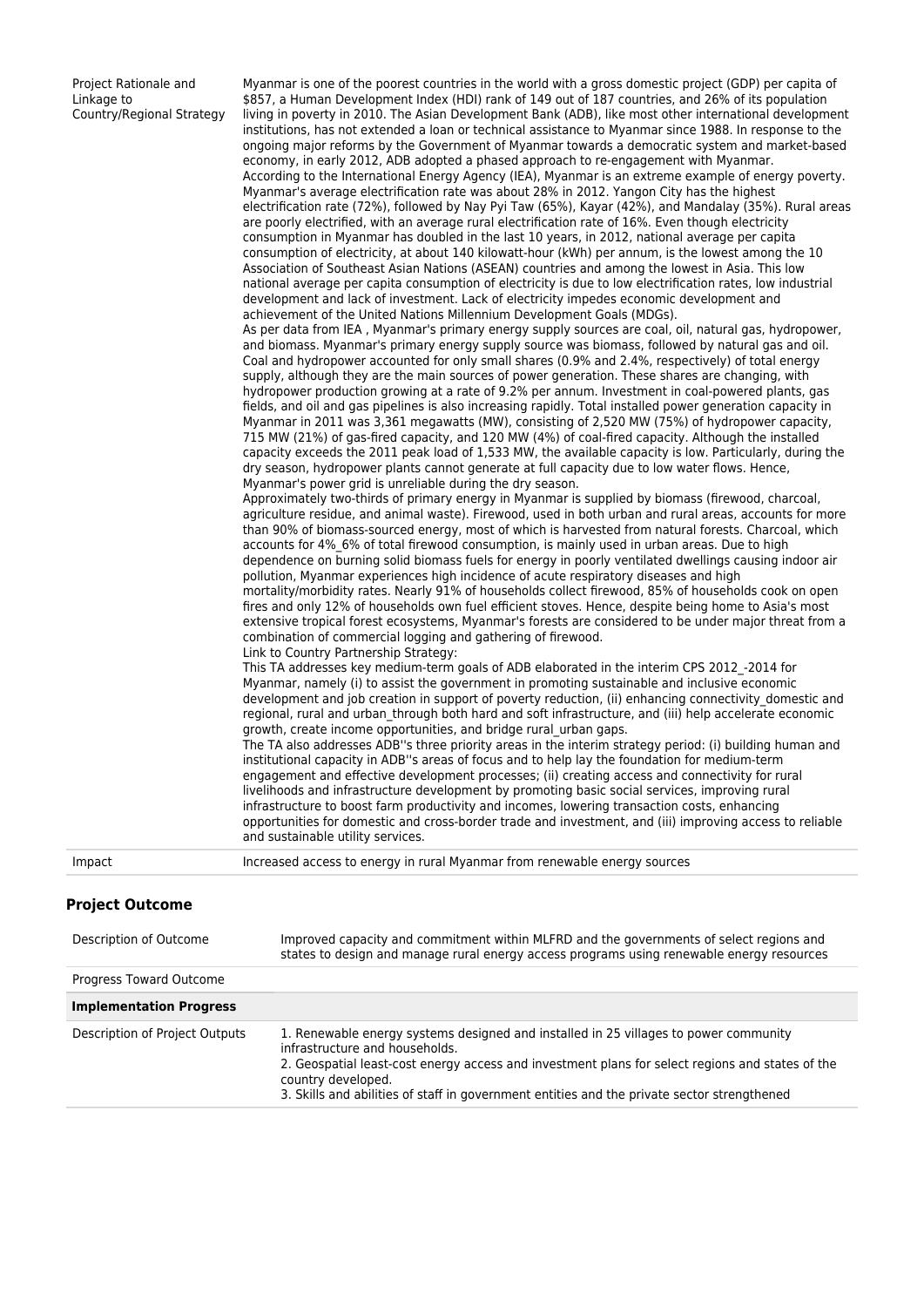Status of Implementation Progress (Outputs, Activities, and Issues) A consulting firm for the TA implementation was mobilized in January 2015. ADB consultation mission was fielded in January 2015. The EA (MLFRD/DRD) informed to ADB that the government intends to finance simple solar off-grid electrification in Rakhine State using its own funds as MLFRD has the budget and technical knowledge to implement solar home systems in Rakhine quickly. And Chin and Kayah State were dropped by the EA from the TA project sites because the local governments showed their no willingness for the TA project. Therefore, the TA will focus on the dry zone (Manday, Magway and Sagaing regions) in Myanmar. An inception misson was fielded in March 2015. It was agreed with the government that the TA will; (i) pilot solar mini-gird business models in Manday, Magway, and Sagaing regions, (ii) develop geospatial least-cost energy access and investment plans for Manday, Magway, and Sagaing regions and off-grid eletrification regulations and guidelines, and (iii) conduct capacity buildings and provide O&M manuals for renewable energy technologies. Output 1: Vendors consultation meeting was conducted on 9 June 2015 and assessments for pilot project villages have been done. Procurement of pilot RE systems (solar PV mini-grid systems) for 12 villages has been completed. All 12 solar mini-grid systems have been commissioned by Q4 2016. Output 2: The assessment is on going and GIS experts have provided trainings to DRD and MOEP staff in March- May 2016. The development of an investment plan using geospatial mapping tool is on going. An investment forum will be held at NPT in May 2017. Output 3: The capacity building trainings for hydropower, Biomass and solar power have been done from February-March 2016 and on-site trainings for EA/IA staff in Q2 2016. The capacity development for relevant government agencies is on going.

Geographical Location

# **Summary of Environmental and Social Aspects**

| <b>Environmental Aspects</b>  |                                                                                                                                                                                                                                                                                                                                                                                                                                                                                                    |
|-------------------------------|----------------------------------------------------------------------------------------------------------------------------------------------------------------------------------------------------------------------------------------------------------------------------------------------------------------------------------------------------------------------------------------------------------------------------------------------------------------------------------------------------|
| Involuntary Resettlement      |                                                                                                                                                                                                                                                                                                                                                                                                                                                                                                    |
| Indigenous Peoples            |                                                                                                                                                                                                                                                                                                                                                                                                                                                                                                    |
|                               | <b>Stakeholder Communication, Participation, and Consultation</b>                                                                                                                                                                                                                                                                                                                                                                                                                                  |
| During Project Design         | During Phase 1 of the off-grid program (financed by an existing technical assistance program from<br>the regional and sustainable development program), the project team had conducted field visits,<br>focus group discussions, participant observation etc to glean stakeholder views on the project.<br>Further, workshops and meetings were held in Naypyitaw, Mandalay and Chin to obtain local and<br>union government agencies' views on project design, scope and implementation framework |
| During Project Implementation | The consultants' team includes specialists in community development facilitation and capacity<br>development that will take the lead on continued engagement with the key stakeholders. Further, an<br>individual international conflict sensitivity specialist will be mobilized to provide appropriate conflict<br>sensitive approach/program on mitigating conflicts in the project areas, if any.                                                                                              |
|                               |                                                                                                                                                                                                                                                                                                                                                                                                                                                                                                    |

#### **Business Opportunities**

| Consulting<br>Services | A total of approximately 101 person-months of consulting services (36 person-months for international consultants<br>and 65 person-months for national consultants) will be engaged through a firm. The consulting firm will be recruited<br>in accordance with ADB's Guidelines on the Use of Consultants (2013, as amended from time to time) through<br>quality and cost-based selection (with a quality cost ratio of 80:20) and using full technical proposals. International<br>consultants will include (i) energy access planning and renewable energy technical specialist and team leader, (ii)<br>off-grid solar photovoltaic solution specialist, (iii) biogas and biomass energy specialist, (iv) micro-hydro specialist,<br>(v) renewable energy finance specialist, (vi) capacity development and institutional strengthening specialist, (vii)<br>geospatial planning specialist, (viii) geographical information systems (GIS) specialist, and (ix) procurement<br>specialist. National consultants will have expertise that complements that of the international experts, and will<br>support them in their work. The consultants will be responsible for administration of training, seminars and<br>conferences, and surveys, as reflected in their terms of reference. The consultants will design, procure, and install |
|------------------------|------------------------------------------------------------------------------------------------------------------------------------------------------------------------------------------------------------------------------------------------------------------------------------------------------------------------------------------------------------------------------------------------------------------------------------------------------------------------------------------------------------------------------------------------------------------------------------------------------------------------------------------------------------------------------------------------------------------------------------------------------------------------------------------------------------------------------------------------------------------------------------------------------------------------------------------------------------------------------------------------------------------------------------------------------------------------------------------------------------------------------------------------------------------------------------------------------------------------------------------------------------------------------------------------------------------------------------------------|
|                        | the pilot off-grid renewable energy facilities under the TA.                                                                                                                                                                                                                                                                                                                                                                                                                                                                                                                                                                                                                                                                                                                                                                                                                                                                                                                                                                                                                                                                                                                                                                                                                                                                                   |
|                        |                                                                                                                                                                                                                                                                                                                                                                                                                                                                                                                                                                                                                                                                                                                                                                                                                                                                                                                                                                                                                                                                                                                                                                                                                                                                                                                                                |

Procurement All goods (equipment) purchased under the TA will be procured in accordance with ADB's Procurement Guidelines (2013, as amended from time to time) and will be turned over to the executing agency upon completion of the TA project. Pilot installations may include solar photovoltaic-based systems, biomass digesters and other small-scale renewable energy systems. This line item only covers hardware, transport and installation charges. All detailed engineering design and civil works will be supported by the executing agency.

### **Responsible Staff**

| Responsible ADB Officer    | Jung, Choon Sik           |
|----------------------------|---------------------------|
| Responsible ADB Department | Southeast Asia Department |
| Responsible ADB Division   | Energy Division, SERD     |